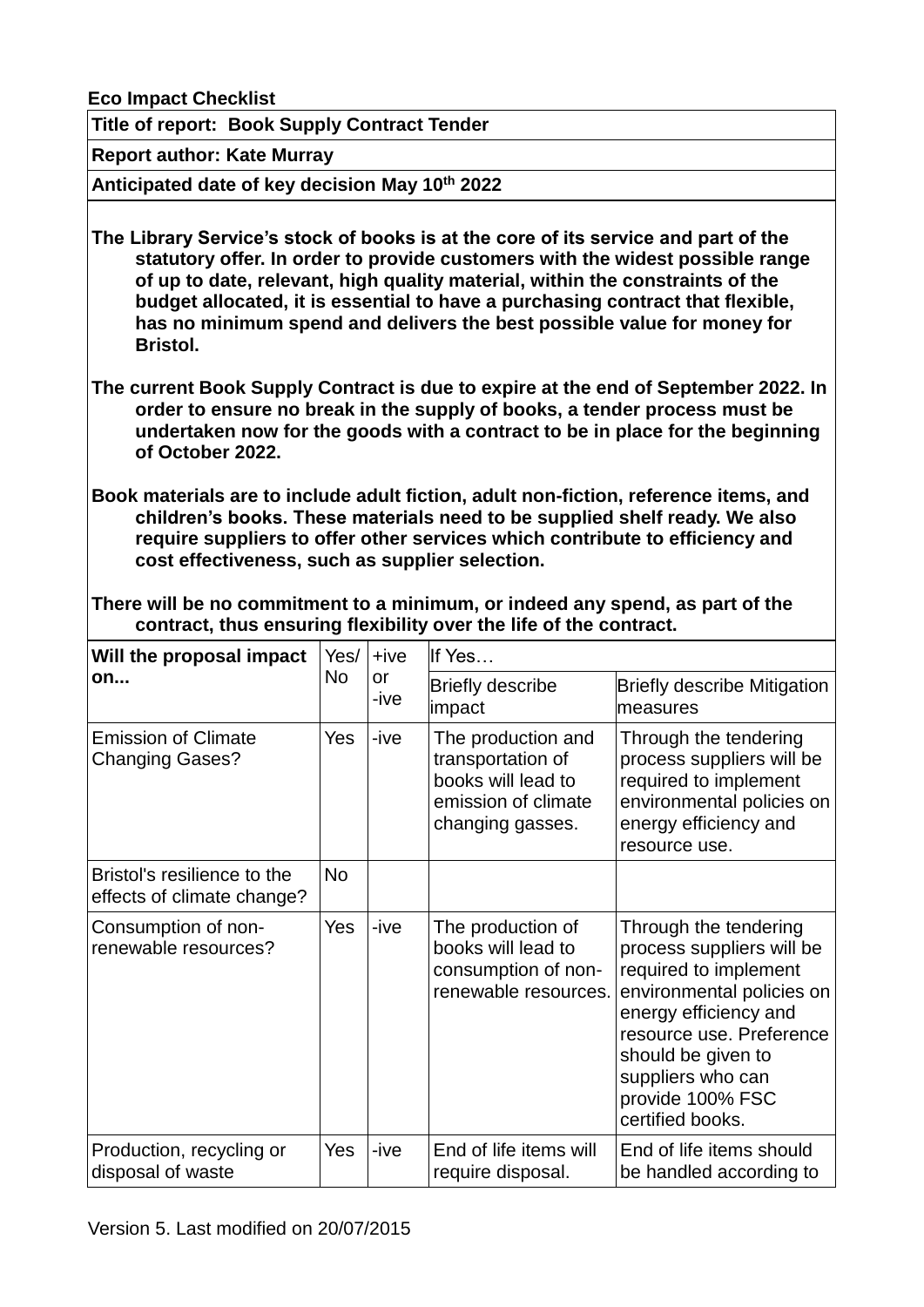|                                      |           | Transport of new<br>books will require<br>packaging. | the waste hierarchy<br>giving preference to<br>routes for re-<br>use/redistribution to other<br>users, then where not<br>possible recycling as the<br>next best alternative.<br>Through the tendering<br>process, preference<br>should be given to<br>suppliers who are able to<br>offer packaging take<br>back or off-set schemes. |
|--------------------------------------|-----------|------------------------------------------------------|-------------------------------------------------------------------------------------------------------------------------------------------------------------------------------------------------------------------------------------------------------------------------------------------------------------------------------------|
| The appearance of the<br>city?       | <b>No</b> |                                                      |                                                                                                                                                                                                                                                                                                                                     |
| Pollution to land, water, or<br>air? | <b>No</b> |                                                      |                                                                                                                                                                                                                                                                                                                                     |
| Wildlife and habitats?               | No        |                                                      |                                                                                                                                                                                                                                                                                                                                     |

## **Consulted with:**

## **Summary of impacts and Mitigation - to go into the main Cabinet/ Council Report**

The significant impacts of this proposal are…

- Consumption of resources to produce books
- Travel, primarily through deliveries
- Creation of waste through packaging and disposal of redundant stock

The proposals include the following measures to mitigate the impacts…

Within the tender prospective suppliers are required to develop and implement a comprehensive environmental policy that sets out that it will be energy efficient and committed to recycling and reusing goods and products in respect to:

- a) waste and recycling
- b) transport and travel
- c) purchasing of goods and services
- d) energy use and efficiency

We also require that all cartons are either reusable or recyclable and that preference should be given to a supplier who can provide 100% FSC certified products.

This proposal is a continuation of existing service activities; with the mitigations listed the net effects of the proposals are neutral.

## **Checklist completed by:**

| Name:  | <b>Kate Murray</b>             |
|--------|--------------------------------|
| Dept.: | Libraries Culture and Heritage |